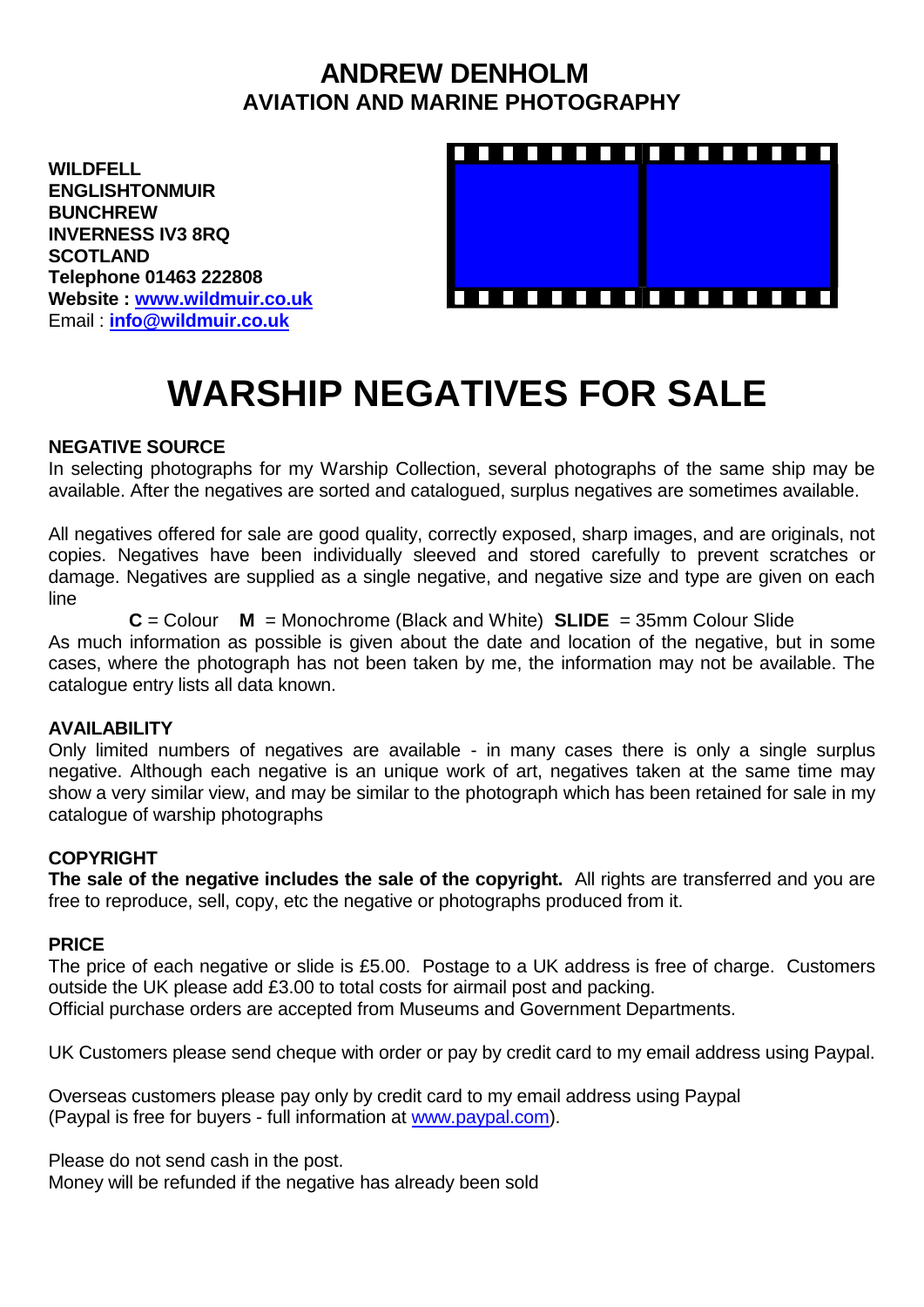All items in this list are photo NEGATIVES, but for clarity samples are shown here as a positive image. All negatives are good quality – any fringing showing in sky or background on sample images is due to low resolution scanning and conversion to PDF and does not appear on the negative

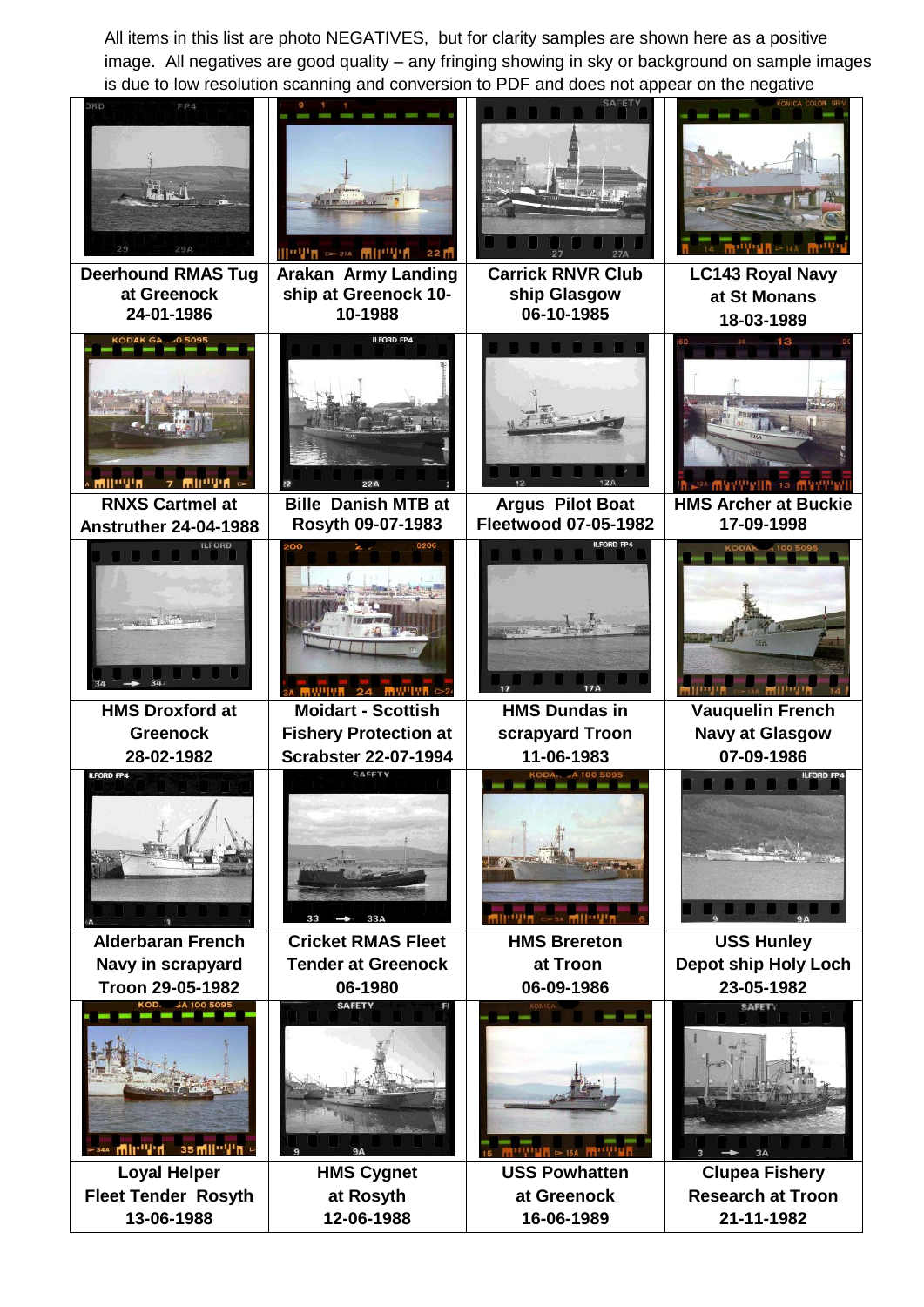| <b>Negative</b> | <b>Negative</b>  |                        | Pennant       |                | Year         |                     |                 |                     |                      | Date       |
|-----------------|------------------|------------------------|---------------|----------------|--------------|---------------------|-----------------|---------------------|----------------------|------------|
| <b>Type</b>     | Size             | <b>SHIP NAME</b>       | <b>Number</b> | <b>COUNTRY</b> | <b>Build</b> | <b>TYPE</b>         | <b>Position</b> | Location            | Remarks              | Photo      |
|                 |                  |                        |               |                |              |                     |                 |                     |                      |            |
|                 |                  | <b>BELGICA</b>         | A962          | <b>BELGIUM</b> |              | AUXILIARY           |                 | ANTWERP             |                      | 16/03/1988 |
| М               | 7x5.5            |                        |               |                |              |                     | <b>UNDERWAY</b> |                     |                      |            |
| M               | 7x5.5            | <b>FUSCHIA</b>         | M819          | <b>BELGIUM</b> |              | MINEHUNTER          | UNDERWAY        | ANTWERP             | on trials            | 12/01/1988 |
|                 |                  |                        |               |                |              |                     |                 |                     |                      |            |
| M               | 35mm             | <b>HUDSON</b>          |               | CANADA         |              | RESEARCH            | UNDERWAY        | <b>GREENOCK</b>     |                      | 11/04/1982 |
|                 |                  |                        |               |                |              |                     |                 |                     |                      |            |
| М               | 35mm             | <b>BILLE</b>           | P540          | DENMARK        |              | <b>MTB</b>          | <b>BERTHED</b>  | <b>ROSYTH</b>       |                      | 09/07/1983 |
| M               | 35mm             | <b>OLFERT FISHER</b>   | F355          | DENMARK        | 1979         | FRIGATE             | <b>BERTHED</b>  | <b>ROSYTH</b>       |                      | 12/06/1988 |
| М               | 35mm             | SKINFAXE               | A569          | DENMARK        |              | <b>TANKER</b>       | <b>BERTHED</b>  | <b>ROSYTH</b>       |                      | 09/07/1983 |
|                 |                  |                        |               |                |              |                     |                 |                     |                      |            |
| M               | 35mm             | ALDEBARAN              | P741          | FRANCE         | 1953         | MINESWEEPER         | <b>BERTHED</b>  | <b>TROON</b>        | <b>BREAKERS YARD</b> | 29/05/1982 |
| M               | 7x5.5            | CALLIOPE               | M713          | <b>FRANCE</b>  | 1971         | MINEHUNTER          | UNDERWAY        | ANTWERP             |                      | 04/03/1988 |
| М               | 7x5.5            | <b>CIRCE</b>           | M715          | <b>FRANCE</b>  | 1970         | MINEHUNTER          | UNDERWAY        | ANTWERP             |                      | 04/03/1988 |
| M               | 7x5.5            | <b>CLIO</b>            | M714          | <b>FRANCE</b>  | 1971         | MINEHUNTER          | UNDERWAY        | ANTWERP             |                      | 04/03/1988 |
| M               | 7x5.5            | COMMANDANT BLAISON     | F 793         | FRANCE         | 1981         | FRIGATE             | UNDERWAY        | <b>GHENT</b>        |                      | 29/01/1988 |
|                 |                  |                        |               |                |              |                     |                 |                     |                      |            |
| М               | 7x5.5            | COMMANDANT BOUAN       | F797          | <b>FRANCE</b>  | 1983         | FRIGATE             | UNDERWAY        | <b>GHENT</b>        |                      | 29/01/1988 |
| M               | 7x5.5            | LT DE VAISSEAU LAVALEE | F790          | FRANCE         | 1979         | FRIGATE             | <b>UNDERWAY</b> | <b>GHENT</b>        |                      | 29/01/1988 |
| М               | 35mm             | SAGITTAIRE             | P743          | FRANCE         | 1955         | MINESWEEPER         | <b>BERTHED</b>  | <b>TROON</b>        | <b>BREAKERS YARD</b> | 10/07/1982 |
| M               | 35mm             | SAGITTAIRE             | P743          | FRANCE         | 1955         | MINESWEEPER         | <b>BERTHED</b>  | <b>TROON</b>        | <b>BREAKERS YARD</b> | 07/08/1982 |
| Ċ               | 35mm             | VAUQUELIN              |               | FRANCE         | 1954         | <b>DESTROYER</b>    | <b>BERTHED</b>  | GLASGOW             |                      | 07/09/1986 |
| М               | 35mm             | VAUQUELIN              |               | FRANCE         | 1954         | <b>DESTROYER</b>    | <b>BERTHED</b>  | GLASGOW             |                      | 07/09/1986 |
| M               | 35mm             | VEGA                   | P707          | <b>FRANCE</b>  | 1953         | MINESWEEPER         | <b>BERTHED</b>  | <b>TROON</b>        | in breaker's ya      | 29/05/1982 |
|                 |                  |                        |               |                |              |                     |                 |                     |                      |            |
| М               | 35mm             | LAVAN                  | 513           | <b>IRAN</b>    | 1980         | LANDING SHIP        | <b>BERTHED</b>  | GLASGOW             |                      | 14/08/1982 |
| M               | 35mm             | <b>TONB</b>            | 514           | <b>IRAN</b>    | 1980         | LANDING SHIP        | <b>BERTHED</b>  | GLASGOW             |                      | 14/08/1982 |
|                 |                  |                        |               |                |              |                     |                 |                     |                      |            |
|                 | 35mm             | ZEEFAKKEL              | A903          | NETHERLAND     | 1959         | <b>TRAINING SHI</b> | UNDERWAY        | PORTSMOUTH          |                      | 12/06/1989 |
|                 |                  |                        |               |                |              |                     |                 |                     |                      |            |
|                 |                  |                        |               |                |              |                     |                 |                     |                      |            |
| М               | 35mm             | ??? (no 1)             |               | <b>NORWAY</b>  |              | <b>MTB</b>          | LAID UP         | <b>TROON</b>        | <b>TJELD CLASS</b>   | 28/03/1982 |
| М               | 35mm             | ??? (no 2)             |               | <b>NORWAY</b>  |              | <b>MTB</b>          | LAID UP         | <b>TROON</b>        | <b>TJELD CLASS</b>   | 10/04/1982 |
| M               | 35mm             | KUNNA                  | S319          | <b>NORWAY</b>  | 1964         | SUBMARINE           | <b>BERTHED</b>  | LEITH               |                      | 13/06/1987 |
| M               | 35mm             | <b>NEILS JUEL</b>      |               | <b>NORWAY</b>  |              | <b>FRIGATE</b>      | <b>BERTHED</b>  | <b>ROSYTH</b>       |                      | 07/06/1981 |
|                 |                  |                        |               |                |              |                     |                 |                     |                      |            |
| M               | 35mm             | <b>DOM JEREMAIS</b>    | A5202         | PORTUGAL       |              | PATROL BOAT         | <b>BERTHED</b>  | NAZARE              |                      | 22/07/1984 |
|                 |                  |                        |               |                |              |                     |                 |                     |                      |            |
| M               | 35mm             | JOAQUIM LOPES          |               | PORTUGAL C     |              | LIFEBOAT            | ON LAND         | <b>SAO MARTINHO</b> |                      | 18/07/1984 |
|                 |                  |                        |               |                |              |                     |                 |                     |                      |            |
|                 |                  |                        |               |                |              |                     |                 |                     |                      |            |
| М               | 35mm             | <b>PVI-128</b>         |               | SPAIN          |              | PATROL BOAT         | <b>BERTHED</b>  | <b>ALCUDIA</b>      |                      | 24/07/1985 |
| M               | 35mm             | SACRE                  |               | SPAIN          |              | <b>CUSTOMS</b>      | <b>BERTHED</b>  | <b>IBEZA</b>        |                      | 27/04/1984 |
|                 |                  |                        |               |                |              |                     |                 |                     |                      |            |
| M               | 35mm             | C <sub>4</sub>         |               | SPAIN RD+      |              | <b>INFLATABLE</b>   | <b>BERTHED</b>  | <b>TENERIFE</b>     |                      | /07/1986   |
|                 |                  |                        |               |                |              |                     |                 |                     |                      |            |
| С               | 35mm             | 1713(U)                |               | UK             |              | <b>FUEL BARGE</b>   | <b>BERTHED</b>  | <b>ROSYTH</b>       |                      | 13/06/1987 |
| M               | 35mm             | 1904TC                 |               | UK             |              | <b>BARGE</b>        | <b>BERTHED</b>  | <b>ROSYTH</b>       |                      | 17/06/1989 |
| Ċ               | 35mm             | 54-145                 |               | UK             |              | 28' LAUNCH          | ON LAND         | ST. MONANS          |                      | 21/02/1988 |
| М               | 35mm             | 54-145                 |               | UK             |              | 28' LAUNCH          | ON LAND         | <b>ST. MONANS</b>   |                      | 21/02/1988 |
| M               | 35mm             | 5642                   |               | UK             |              | 32' MOTOR CU        | ON LAND         | <b>ROSYTH</b>       |                      | 17/06/1989 |
|                 |                  |                        |               |                |              |                     |                 |                     |                      |            |
| M               | 35mm             | 6256                   |               | UK             |              | 16' MOTORBOA        | <b>BERTHED</b>  | <b>ROSYTH</b>       |                      | 13/06/1987 |
| М               | 35mm             | 6816                   |               | UK             |              | 34' FML             | ON LAND         | <b>ROSYTH</b>       | MOD POLICE           | 17/06/1989 |
| М               | 35mm             | 7021                   |               | UK             |              | <b>HARBOUR LAUN</b> | <b>BERTHED</b>  | <b>ROSYTH</b>       |                      | 17/06/1989 |
| M               | 35 <sub>mm</sub> | 7216                   |               | UK             |              | 24' ML              | ON LAND         | <b>ROSYTH</b>       |                      | 17/06/1989 |
| M               | 35mm             | 7688                   |               | UK             |              | 24' ML              | <b>BERTHED</b>  | GRANGEMOUTH         |                      | 17/06/1989 |
| M               | 35mm             | 7708                   |               | UK             |              | 34' FMB             | ON LAND         | ST. MONANS          |                      | 24/04/1988 |
| М               | 35mm             | 7876                   |               | UK             |              | MOTOR LAUNCH        | <b>BERTHED</b>  | <b>ROSYTH</b>       |                      | 13/06/1987 |
| M               | 35mm             | 8551                   |               | UK             |              | <b>MOTOR LAUNCH</b> | <b>UNDERWAY</b> | <b>GREENOCK</b>     | MOD POLICE           | 09/07/1987 |
| M               | 35mm             | ACCORD                 |               | UK             | 1958         | <b>TUG</b>          | <b>BERTHED</b>  | <b>ROSYTH</b>       |                      | 09/07/1983 |
| С               | 35mm             | <b>ALNMOUTH</b>        |               | UK             |              | <b>TRAINING SHI</b> | <b>BERTHED</b>  | <b>INVERNESS</b>    |                      | 11/07/1998 |
|                 |                  |                        |               | UK             |              | <b>TANKER</b>       | <b>BERTHED</b>  |                     |                      |            |
| M               | 35mm             | APPLELEAF              |               |                |              |                     |                 | <b>ROSYTH</b>       |                      | 17/06/1989 |
| C               | 35mm             | ARAKAN                 | L4003         | UK             |              | <b>LANDING SHIP</b> | UNDERWAY        | <b>GREENOCK</b>     |                      | 10/10/1988 |
| C               | 35mm             | <b>ARCHER</b>          | P264          | UK             |              | PATROL BOAT         | <b>BERTHED</b>  | <b>BUCKIE</b>       |                      | 17/09/1998 |
|                 |                  |                        |               |                |              |                     |                 |                     |                      |            |
| M               | 35mm             | <b>ARK ROYAL</b>       |               | UK             | 1950         | <b>AIRCRAFT CAR</b> | <b>BERTHED</b>  | CAIRNRYAN           | <b>BREAKERS YARD</b> | 25/05/1981 |
| C               | 35mm             | <b>ARK ROYAL</b>       | RO7           | UK             | 1981         | <b>AIRCRAFT CAR</b> | <b>BERTHED</b>  | <b>ROSYTH</b>       |                      | 17/06/1981 |
| М               | 35mm             | <b>ASR 10</b>          |               | UK             | 1941         | <b>RESCUE BARGE</b> | <b>ON LAND</b>  | <b>IRVINE</b>       | PRESERVED            | 16/06/1989 |
| M               | 35mm             | ATTACKER               | P281          | UK             |              | PATROL BOAT         | UNDERWAY        | <b>GREENOCK</b>     |                      | 19/03/1987 |
| C               | 35mm             | <b>ATTACKER</b>        | P281          | UK             |              | PATROL BOAT         | UNDERWAY        | <b>GREENOCK</b>     |                      | 22/05/1987 |
| C               | 35mm             | <b>BLAZER</b>          | P279          | UK             |              | PATROL BOAT         | <b>BERTHED</b>  | LEITH               |                      | 17/06/1989 |
| М               | 35mm             | <b>BLAZER</b>          | P279          | UK             |              | PATROL BOAT         | <b>BERTHED</b>  | LEITH               |                      | 17/06/1989 |
| M               | 35mm             | <b>BOXER</b>           | F92           | UK             | 1981         | FRIGATE             | <b>BERTHED</b>  | GLASGOW             | <b>FITTING OUT</b>   | 14/08/1982 |
| C               |                  |                        |               |                |              |                     |                 |                     |                      |            |
|                 | 35mm             | <b>BRERETON</b>        | M1113         | UK             |              | MINESWEEPER         | <b>BERTHED</b>  | <b>TROON</b>        |                      | 06/09/1986 |
| С               | <b>SLIDE</b>     | CARTMEL                |               | UK             | 1968         | <b>FLEET TENDER</b> | <b>UNDERWAY</b> | <b>GREENOCK</b>     |                      | /07/1979   |
| М               | 35mm             | CARTMEL                | A350          | UK             | 1968         | PATROL BOAT         | <b>BERTHED</b>  | ANSTRUTHER          |                      | 24/04/1988 |
| C               | 35mm             | CARTMEL                | A350          | UK             | 1968         | PATROL BOAT         | <b>BERTHED</b>  | ANSTRUTHER          |                      | 24/04/1988 |
| M               | 35mm             | CHALLENGER             | K07           | UK             | 1981         | <b>SEABED OPS</b>   | <b>BERTHED</b>  | <b>GREENOCK</b>     | <b>FITTING OUT</b>   | 14/08/1982 |
| M               | 35mm             | CHALLENGER             | K07           | UK             | 1981         | <b>SEABED OPS</b>   | UNDERWAY        | <b>GREENOCK</b>     |                      | 16/09/1984 |
| M               | 35mm             | CRICKET                |               | UK             |              | <b>FLEET TENDER</b> | UNDERWAY        | <b>GREENOCK</b>     |                      | /06/1980   |
| M               | 35mm             | CYGNET                 | P261          | UK             |              | PATROL BOAT         | <b>BERTHED</b>  | <b>ROSYTH</b>       |                      | 12/06/1968 |
| M               | 7x5.5            | DANAE                  | F47           | UK             |              | <b>FRIGATE</b>      | <b>UNDERWAY</b> | ANTWERP             |                      | 12/02/1988 |
| М               | 35mm             | DEERHOUND              |               | UK             | 1965         | TUG                 | <b>UNDERWAY</b> | <b>GREENOCK</b>     |                      | 02/07/1980 |
|                 |                  |                        |               |                |              |                     |                 |                     |                      |            |
| M               | 35mm             | DEERHOUND              |               | UK             | 1965         | TUG                 | UNDERWAY        | <b>GREENOCK</b>     |                      | 24/01/1986 |
| Ċ               | 35mm             | DEERHOUND              | A155          | UK             | 1965         | TUG                 | <b>UNDERWAY</b> | <b>GREENOCK</b>     |                      | 10/10/1988 |
| М               | 35mm             | <b>DEXTEROUS</b>       | A231          | UK             |              | TUG                 | <b>BERTHED</b>  | <b>ROSYTH</b>       |                      | 12/06/1988 |
| M               | 35mm             | <b>DROXFORD</b>        | P3113         | UK             |              | PATROL BOAT         | <b>UNDERWAY</b> | <b>GREENOCK</b>     |                      | 28/02/1982 |
| M               | 35mm             | <b>DUNDAS</b>          | F48           | UK             | 1953         | FRIGATE             | <b>BERTHED</b>  | <b>TROON</b>        | <b>BREAKERS YARD</b> | 11/06/1983 |
| C               | 35mm             | <b>DUNDAS</b>          | F48           | UK             | 1953         | FRIGATE             | <b>BERTHED</b>  | <b>TROON</b>        | <b>BREAKERS YARD</b> | 22/10/1983 |
| М               | 35mm             | <b>DUNDAS</b>          | F48           | UK             | 1953         | FRIGATE             | <b>BERTHED</b>  | <b>TROON</b>        | PART BR. UP          | 01/04/1984 |
| М               | 35mm             | <b>DUNSTER</b>         |               | UK             |              | <b>FLEET TENDER</b> | <b>BERTHED</b>  | <b>ROSYTH</b>       |                      | 12/06/1988 |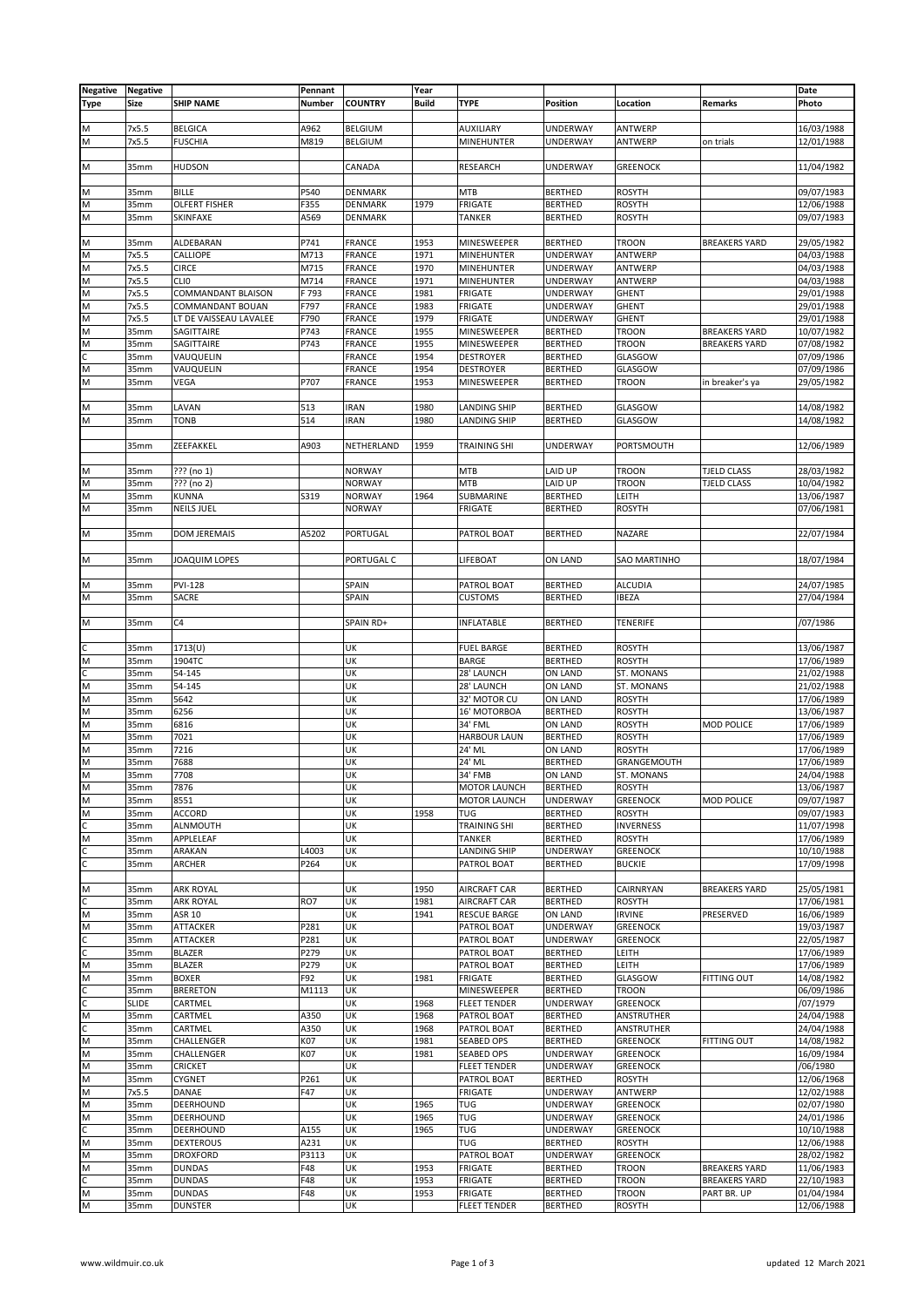| Negative | Negative                 |                        | Pennant       |                                    | Year         |                                            |                                    |                                    |                       | Date                     |
|----------|--------------------------|------------------------|---------------|------------------------------------|--------------|--------------------------------------------|------------------------------------|------------------------------------|-----------------------|--------------------------|
| Type     | Size                     | <b>SHIP NAME</b>       | <b>Number</b> | <b>COUNTRY</b>                     | <b>Build</b> | <b>TYPE</b>                                | <b>Position</b>                    | Location                           | Remarks               | Photo                    |
|          |                          |                        |               |                                    |              |                                            |                                    |                                    |                       |                          |
| M        | 35mm                     | <b>ENDURANCE</b>       |               | UK                                 |              | <b>ICE PATROL</b>                          | <b>UNDERWAY</b>                    | PORTSMOUTH                         |                       | 13/12/1981               |
| C        | <b>SLIDE</b>             | EVERINGHAM             |               | UK                                 |              | <b>TORP RECOVER</b>                        | UNDERWAY                           | <b>GREENOCK</b>                    |                       | /07/1979                 |
| M        | 35mm                     | FDC7001                |               | UK                                 |              | <b>FLEET TENDER</b>                        | UNDERWAY                           | <b>GREENOCK</b>                    |                       | 30/09/1980               |
| M        | 35 <sub>mm</sub>         | <b>FOTHERBY</b>        |               | UK                                 | 1970         | <b>FLEET TENDER</b>                        | <b>UNDERWAY</b>                    | <b>GREENOCK</b>                    |                       | 09/04/1982               |
| C        | <b>SLIDE</b>             | GNAT                   | 1970          | UK                                 |              | <b>FLEET TENDER</b>                        | UNDERWAY                           | <b>GREENOCK</b>                    |                       | /07/1979                 |
| M        | 35 <sub>mm</sub>         | <b>GNAT</b>            |               | UK                                 |              | <b>FLEET TENDER</b>                        | UNDERWAY                           | <b>GREENOCK</b>                    |                       | 30/09/1980               |
| M        | 35mm                     | <b>GUILLIMOT</b>       |               | UK                                 |              | <b>WORKBOAT</b>                            | <b>BERTHED</b>                     | <b>ROSYTH</b>                      |                       | 13/06/1987               |
| M        | 35 <sub>mm</sub>         | <b>ILLUSTRIOUS</b>     |               | UK                                 | 1978         | <b>AIRCRAFT CAR</b>                        | <b>BERTHED</b>                     | <b>ROSYTH</b>                      |                       | 12/06/1988               |
| M<br>Ċ.  | 35mm                     | <b>INSTOW</b>          | A309          | UK                                 |              | DIVE TENDER                                | <b>BERTHED</b>                     | <b>SCRABSTER</b>                   |                       | 22/07/1995               |
| M        | 35mm<br>35 <sub>mm</sub> | <b>INSTOW</b><br>JURA  | A309          | UK<br>UK                           |              | <b>DIVE TENDER</b>                         | <b>BERTHED</b>                     | <b>SCRABSTER</b>                   |                       | 22/07/1995<br>13/10/1981 |
| M        | 35mm                     | KINGARTH               |               | UK                                 |              | <b>FISHERY PROT</b><br><b>BOOM VESSEL</b>  | <b>UNDERWAY</b><br>UNDERWAY        | <b>GREENOCK</b><br><b>GREENOCK</b> |                       | 23/05/1980               |
| M        | 35mm                     | KINGARTH               | A232          | UK                                 | 1944         | <b>BOOM VESSEL</b>                         | <b>BERTHED</b>                     | GARELOCH                           | LAID UP               | 23/03/1986               |
| M        | 35mm                     | <b>KINLOSS</b>         | A482          | UK                                 |              | <b>BOOM VESSEL</b>                         | <b>BERTHED</b>                     | <b>ROSYTH</b>                      |                       | 17/06/1989               |
| M        | 35 <sub>mm</sub>         | KINTERBURY             | A378          | UK                                 |              | CARGO                                      | UNDERWAY                           | PORTSMOUTH                         |                       | 05/06/1988               |
| M        | 35mm                     | LABRADOR               |               | UK                                 | 1966         | TUG                                        | UNDERWAY                           | <b>GREENOCK</b>                    | WITH 1710(U)          | 09/07/1987               |
| M        | 35 <sub>mm</sub>         | LAYMOOR                | P190          | UK                                 | 1959         | <b>BOOM VESSEL</b>                         | UNDERWAY                           | <b>GREENOCK</b>                    |                       | 07/09/1979               |
| M        | 35mm                     | LC 10                  |               | UK                                 |              | CAMEL                                      | <b>BERTHED</b>                     | <b>GREENOCK</b>                    |                       | 01/03/1986               |
| Ċ        | 35mm                     | LC 143                 |               | UK                                 |              | LANDING CRAF                               | ON LAND                            | ST. MONANS                         |                       | 18/03/1989               |
| M        | 35mm                     | LC 143                 |               | UK                                 |              | LANDING CRAF                               | ON LAND                            | ST. MONANS                         |                       | 18/03/1989               |
| M        | 35mm                     | LC 146                 |               | UK                                 |              | LANDING CRAF                               | ON LAND                            | ST. MONANS                         |                       | 22/01/1989               |
| C.       | 35 <sub>mm</sub>         | LC 146                 |               | UK                                 |              | LANDING CRAF                               | ON LAND                            | ST. MONANS                         |                       | 22/01/1989               |
| M        | 35mm                     | LCVP144                |               | UK                                 |              | LANDING CRAF                               | <b>ON LAND</b>                     | ST. MONANS                         |                       | 18/03/1989               |
| Ċ        | 35 <sub>mm</sub>         | CVP144                 |               | UK                                 |              | LANDING CRAF                               | ON LAND                            | ST. MONANS                         |                       | 18/03/1989               |
| M        | 35mm                     | LINDESFARNE            |               | UK                                 |              | PATROL VESSE                               | <b>BERTHED</b>                     | <b>ROSYTH</b>                      |                       | 07/06/1981               |
| M        | 35mm                     | LOYAL HELPER           | A157          | UK                                 | 1978         | <b>FLEET TENDER</b>                        | UNDERWAY                           | <b>ROSYTH</b>                      |                       | 13/06/1987               |
| C        | 35mm                     | LOYAL HELPER           | A157          | UK                                 | 1978         | <b>FLEET TENDER</b>                        | <b>UNDERWAY</b>                    | <b>ROSYTH</b>                      |                       | 13/06/1987               |
| M        | 35 <sub>mm</sub>         | OYAL PROCTOR           | A1771         | UK                                 | 1972         | <b>FLEET TENDER</b>                        | UNDERWAY                           | <b>ROSYTH</b>                      |                       | 13/06/1987               |
| M        | 35 <sub>mm</sub>         | LOYAL PROCTOR          | A1771         | UK                                 | 1972         | <b>FLEET TENDER</b>                        | <b>UNDERWAY</b>                    | <b>ROSYTH</b>                      |                       | 16/06/1990               |
| M        | 35mm                     | LOYAL VOLUNTEER        | A160          | UK                                 | 1977         | <b>FLEET TENDER</b>                        | UNDERWAY                           | <b>ROSYTH</b>                      |                       | 28/06/1980               |
| M        | 35 <sub>mm</sub>         | MANDARIN               |               | UK                                 |              | <b>BOOM VESSEL</b>                         | <b>UNDERWAY</b>                    | <b>GREENOCK</b>                    |                       | 25/03/1980               |
| M        | 35mm                     | <b>MENAI</b>           | A84           | UK                                 |              | <b>FLEET TENDER</b>                        | UNDERWAY                           | <b>GREENOCK</b>                    |                       | 22/05/1987               |
| M        | 35 <sub>mm</sub>         | MFV15<br>MFV96         |               | UK<br>UK                           |              | <b>FLEET TENDER</b>                        | UNDERWAY<br>UNDERWAY               | <b>GREENOCK</b>                    |                       | 14/10/1981               |
| M<br>M   | 35mm<br>35mm             | <b>MILFORD</b>         | A91           | UK                                 |              | <b>FLEET TENDER</b><br><b>FLEET TENDER</b> | UNDERWAY                           | <b>GREENOCK</b><br><b>GREENOCK</b> |                       | 24/04/1982<br>02/08/1988 |
| M        | 35mm                     | OILMAN                 |               | UK                                 |              | <b>TANKER</b>                              | <b>BERTHED</b>                     | <b>ROSYTH</b>                      | WITH CICALA           | 07/06/1981               |
| M        | 35mm                     | <b>OILPRESS</b>        |               | UK                                 |              | <b>TANKER</b>                              | UNDERWAY                           | <b>GREENOCK</b>                    |                       | 22/02/1986               |
| M        | 35 <sub>mm</sub>         | OPC <sub>4</sub>       |               | UK                                 |              | OIL CLEANUP                                | <b>BERTHED</b>                     | <b>ROSYTH</b>                      |                       | 17/06/1989               |
| M        | 35 <sub>mm</sub>         | OSPREY                 |               | UK                                 |              | <b>FLEET TENDER</b>                        | UNDERWAY                           | <b>GREENOCK</b>                    |                       | 13/10/1981               |
| M        | 35 <sub>mm</sub>         | POCHARD                | A165          | UK                                 |              | <b>BOOM VESSEL</b>                         | <b>UNDERWAY</b>                    | <b>GREENOCK</b>                    |                       | 24/01/1986               |
|          |                          |                        |               |                                    |              |                                            |                                    |                                    |                       |                          |
| M        | 35 <sub>mm</sub>         | <b>PORPOISE</b>        |               | UK                                 | 1956         | SUBMARINE                                  | <b>BERTHED</b>                     | GARELOCH                           |                       | 10/03/1985               |
| M        | 35mm                     | QUORN                  | M41           | UK                                 |              | MINEHUNTER                                 | UNDERWAY                           | <b>PORTSMOUTH</b>                  |                       | 06/02/1989               |
| M        | 35 <sub>mm</sub>         | <b>RMAS 1231</b>       |               | UK                                 |              | <b>BARGE</b>                               | ON SLIPWAY                         | ST. MONANS                         |                       | 01/01/1992               |
| С        | 35mm                     | <b>RMAS 1231</b>       |               | UK                                 |              | <b>BARGE</b>                               | ON SLIPWAY                         | ST. MONANS                         |                       | 01/01/1992               |
| M        | 35mm                     | <b>RMAS 1233</b>       |               | UK                                 |              | <b>BARGE</b>                               | <b>BERTHED</b>                     | <b>ROSYTH</b>                      |                       | 13/06/1987               |
| M        | 35 <sub>mm</sub>         | RMAS 1410(U)           |               | UK                                 |              | <b>BARGE</b>                               | <b>BERTED</b>                      | <b>ROSYTH</b>                      |                       | 16/06/1990               |
| M        | 35mm                     | <b>ROEBUCK</b>         |               | UK                                 |              | <b>SURVEY SHIP</b>                         | <b>BERTHED</b>                     | <b>ROSYTH</b>                      |                       | 12/06/1988               |
| M        | 35 <sub>mm</sub>         | SALMOOR                | A185          | UK                                 |              | SALVAGE SHIP                               | UNDERWAY                           | <b>GREENOCK</b>                    |                       | 22/05/1987               |
| C.       | 35mm                     | SEAGULL                |               | UK                                 |              | RANGE SAFETY                               | <b>BERTHED</b>                     | PETERHEAD                          |                       | 16/04/1999               |
| C        | 35mm                     | SEAGULL                |               | UK                                 |              | RANGE SAFETY                               | <b>BERTHED</b>                     | <b>BUCKIE</b>                      |                       | 08/09/1999               |
| M        | 35mm                     | <b>SIR PERCIVALE</b>   |               | UK                                 |              | LANDING SHIP                               | <b>UNDERWAY</b>                    | PORTSMOUTH                         |                       | 08/09/1987               |
| M<br>M   | 35mm                     | SPEY                   | M2013         | UK                                 |              | MINEHUNTER                                 | <b>BERTHED</b>                     | LEITH                              |                       | 17/06/1989<br>28/03/1987 |
| M        | 35mm<br>35mm             | STRIKER<br>TOREADOR    | P285          | UK<br>UK                           |              | PATROL BOAT<br><b>TORP RECOVER</b>         | <b>UNDERWAY</b><br><b>UNDERWAY</b> | <b>GREENOCK</b><br><b>GREENOCK</b> |                       | 30/09/1980               |
| M        | 35mm                     | TORNADO                | A140          | UK                                 |              | <b>TORP RECOVER</b>                        | <b>UNDERWAY</b>                    | <b>GREENOCK</b>                    |                       | 03/07/1987               |
| M        | 35mm                     | <b>VIC 96</b>          |               | UK                                 |              | <b>FLEET TENDER</b>                        | <b>BERTHED</b>                     | <b>MARYPORT</b>                    |                       | 02/04/1983               |
| M        | 35 <sub>mm</sub>         | VIGILANT               |               | UK                                 |              | <b>FISHERY PROT</b>                        | <b>UNDERWAY</b>                    | <b>GREENOCK</b>                    |                       | 14/10/1981               |
| M        | 35mm                     | WAKEFUL                |               | UK                                 |              | TUG                                        | <b>BERTHED</b>                     | <b>TROON</b>                       |                       | 10/04/1982               |
| M        | 35mm                     | <b>WATERCOURSE</b>     |               | UK                                 |              | <b>TANKER</b>                              | <b>BERTHED</b>                     | <b>ROSYTH</b>                      |                       | 09/07/1983               |
| M        | 35mm                     | WATERFALL              |               | UK                                 |              | <b>TANKER</b>                              | UNDERWAY                           | PORTSMOUTH                         |                       | /06/1977                 |
| M        | 35mm                     | <b>WILTON</b>          | M1116         | UK                                 |              | MINESWEEPER                                | <b>BERTHED</b>                     | <b>ROSYTH</b>                      |                       | 28/06/1980               |
| M        | 35mm                     | YORK                   | D98           | UK                                 |              | <b>DESTROYER</b>                           | <b>DRYDOCK</b>                     | <b>ROSYTH</b>                      |                       | 12/06/1988               |
|          |                          |                        |               |                                    |              |                                            |                                    |                                    |                       |                          |
| M        | 35mm                     | ADMIRAL BEAUFORT       |               | <b>UK CIVIL</b>                    | 1944         | <b>WEATHER SHIP</b>                        | <b>BERTHED</b>                     | <b>TROON</b>                       | <b>PART BROKEN UP</b> | 28/03/1982               |
| M        | 35mm                     | ADMIRAL FITZROY        |               | <b>UK CIVIL</b>                    | 1944         | <b>WEATHER SHIP</b>                        | <b>BERTHED</b>                     | <b>TROON</b>                       | <b>BREAKERS YARD</b>  | 28/03/1982               |
| c        | 35mm                     | <b>ADMIRAL FITZROY</b> |               | UK CIVIL                           | 1944         | <b>WEATHER SHIP</b>                        | <b>BERTHED</b>                     | <b>TROON</b>                       | <b>BREAKERS YARD</b>  | 28/03/1982               |
| M        | 35mm                     | <b>ADMIRAL FITZROY</b> |               | <b>UK CIVIL</b>                    | 1944         | <b>WEATHER SHIP</b>                        | <b>BERTHED</b>                     | <b>TROON</b>                       | <b>BREAKERS YARD</b>  | 07/08/1982               |
| M        | 35mm                     | <b>BRENDA</b>          |               | <b>UK CIVIL</b>                    |              | <b>FISHERY PROT</b>                        | <b>UNDERWAY</b>                    | <b>GREENOCK</b>                    |                       | 26/09/1978               |
| M        | 35mm                     | <b>BRENDA</b>          |               | <b>UK CIVIL</b>                    | 1951         | <b>FISHERY PROT</b>                        | UNDERWAY                           | <b>GREENOCK</b>                    |                       | 02/07/1980               |
| M        | 35mm                     | CHALLENGER             |               | UK CIVIL                           |              | <b>RESEARCH SHI</b>                        | <b>BERTHED</b>                     | <b>TROON</b>                       |                       | 04/07/1987               |
| C.       | 35 <sub>mm</sub>         | CHALLENGER             |               | <b>UK CIVIL</b>                    |              | <b>RESEARCH SHI</b>                        | <b>BERTHED</b>                     | <b>TROON</b>                       |                       | 04/07/1987               |
| M<br>C   | 35mm                     | CLUPEA<br>CLUPEA       |               | <b>UK CIVIL</b>                    | 1968<br>1968 | <b>FISHERY RESE</b>                        | <b>BERTHED</b>                     | <b>TROON</b>                       |                       | 21/11/1982               |
| c        | 35mm<br>35mm             | CLUPEA                 |               | <b>UK CIVIL</b><br><b>UK CIVIL</b> | 1968         | <b>FISHERY RESE</b><br><b>FISHERY RESE</b> | <b>BERTHED</b><br><b>BERTHED</b>   | FRASERBURGH<br>FRASERBURGH         |                       | 22/05/1992<br>31/05/1994 |
| C        | 35 <sub>mm</sub>         | <b>ENDRICK II</b>      |               | <b>UK CIVIL</b>                    |              | <b>RESEARCH</b>                            | UNDERWAY                           | <b>GREENOCK</b>                    |                       | 24/01/1986               |
| C        | 35mm                     | <b>ESF SURVEYOR</b>    |               | <b>UK CIVIL</b>                    |              | <b>FISHERY PROT</b>                        | <b>BERTHED</b>                     | PITTENWEEM                         |                       | 17/04/1993               |
| M        | 35mm                     | <b>FULGOR</b>          |               | UK CIVIL                           |              | <b>BUOY TENDER</b>                         | UNDERWAY                           | <b>GREENOCK</b>                    |                       | 02/08/1988               |
| M        | 35mm                     | GOLDSEEKER             |               | <b>UK CIVIL</b>                    | 1965         | <b>FISHERY RESE</b>                        | <b>BERTHED</b>                     | <b>TROON</b>                       |                       | 16/07/1983               |
| M        | 35mm                     | LANCASTRIAN            |               | <b>UK CIVIL</b>                    |              | <b>TRAINING SHI</b>                        | <b>UNDERWAY</b>                    | <b>FLEETWOOD</b>                   |                       | 07/05/1982               |
| C        | 35mm                     | LIVANIA                | $A-03$        | <b>UK CIVIL</b>                    |              | <b>TRAINING SHI</b>                        | <b>BERTHED</b>                     | <b>DUNDEE</b>                      |                       | 21/06/2003               |
| C        | 35mm                     | <b>MOIDART</b>         |               | <b>UK CIVIL</b>                    |              | <b>FISHERY PROT</b>                        | <b>BERTHED</b>                     | <b>GREENOCK</b>                    |                       | 29/01/1984               |
| M        | 35 <sub>mm</sub>         | MOIDART                |               | <b>UK CIVIL</b>                    |              | <b>FISHERY PROT</b>                        | <b>BERTHED</b>                     | <b>GREENOCK</b>                    |                       | 29/01/1984               |
| C        | 35mm                     | <b>MOIDART</b>         |               | <b>UK CIVIL</b>                    |              | <b>FISHERY PROT</b>                        | <b>BERTHED</b>                     | <b>BUCKIE</b>                      |                       | 01/06/1985               |
| Ċ        | 35mm                     | <b>MOIDART</b>         |               | <b>UK CIVIL</b>                    |              | <b>FISHERY PROT</b>                        | <b>BERTHED</b>                     | <b>SCRABSTER</b>                   |                       | 22/07/1994               |
| M        | 35mm                     | <b>MORVEN</b>          |               | <b>UK CIVIL</b>                    |              | <b>FISHERY PROT</b>                        | <b>BERTHED</b>                     | KIRKCALDY                          |                       | 28/06/1987               |